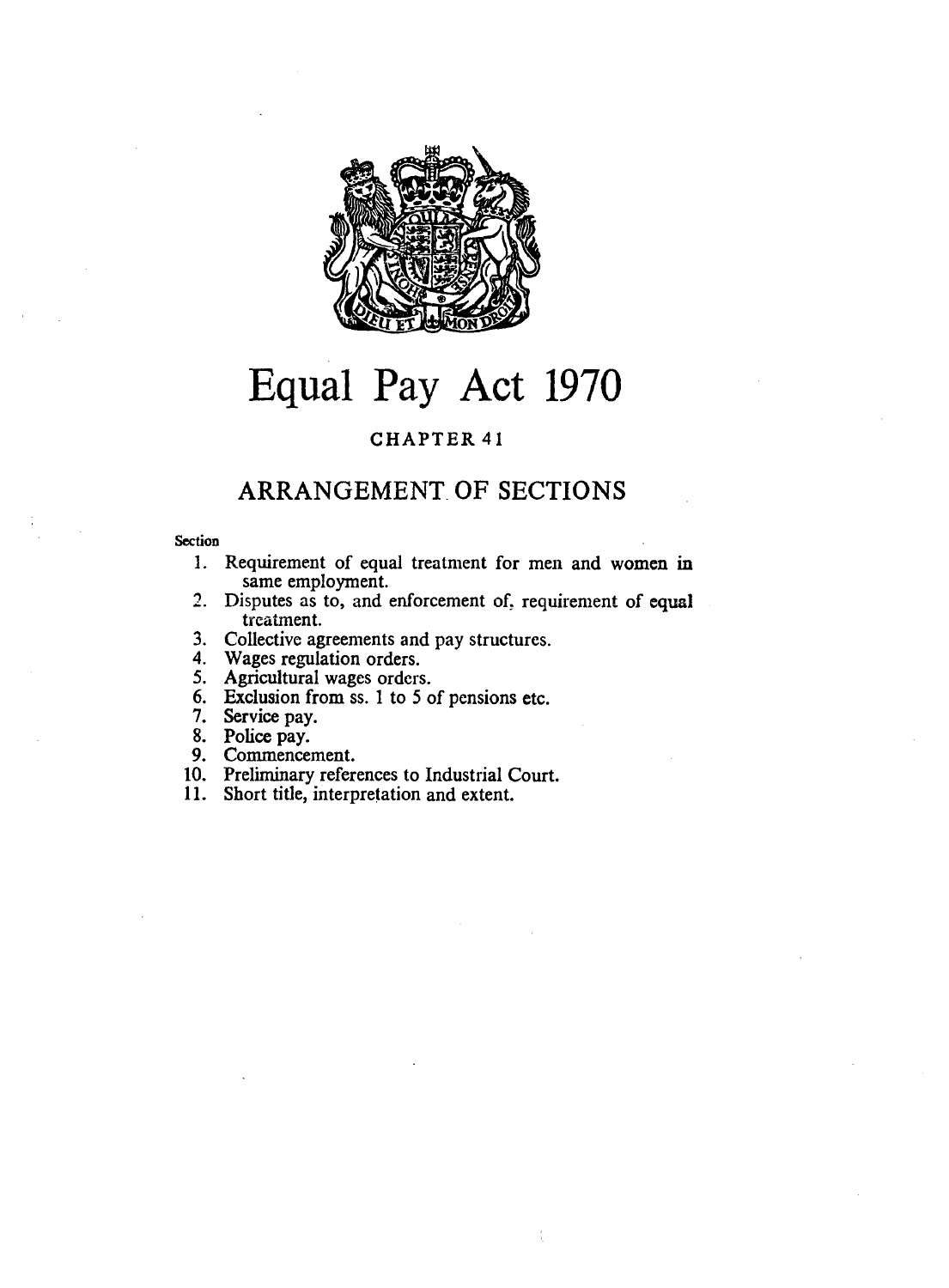#### ELIZABETH II



### 1970 CHAPTER 41

An Act to prevent discrimination, as regards terms and conditions of employment, between men and women. [29th May 1970]

BE rr ENACTED by the Queen's most Excellent Majesty, by and with the advice and consent of the Lords Spiritual and Temporal, and Commons, in this present Parliament assembled, and by the authority of the same, as follows:-

1.-(1) The provisions of this section shall have effect with a Requirement view to securing that employers give equal treatment as regards of equal view to securing that employers give equal deal included to security treatment terms and conditions of employment to men and to women, for men that is to say that (subject to the provisions of this section and and women  $\sigma$  and  $\sigma$  in same in same in same

- (a) for men and women employed on like work the terms employment. and conditions. of one sex are not in any respect less favourable than those of the other ; and
- (b) for men and women employed on work rated as equivalent (within the meaning of subsection (5) below) the terms and conditions of one sex are not less favourable than those of the other in any respect in which the terms and conditions of both are determined by the rating of their work.

The following provisions of this section and section 2 below are framed with reference to women and their treatment relative to men, but are to be read as applying equally in a converse case to men and their treatment relative to women.

(2) It shall be a term of the contract under which a woman is employed at an establishment in Great Britain that she shall be given equal treatment with men in the same employment, that is to say men employed by her employer or any associated employer at the same establishment or at establishments in Great Britain which include that one and at which common terms and conditions of employment are observed either generally or for employees of the relevant classri.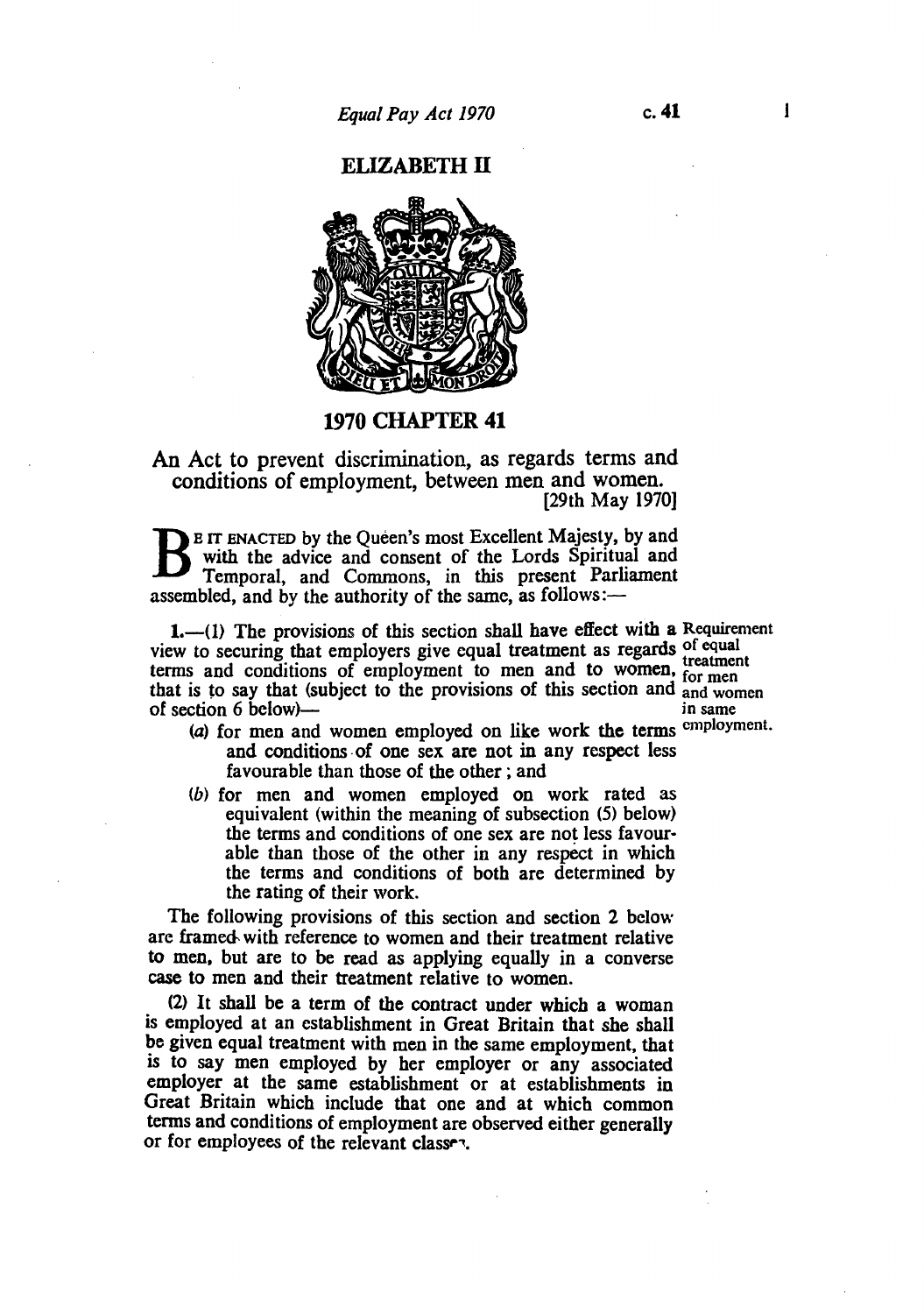(3) Where a woman is employed at an establishment in Great Britain otherwise than under a contract which includes (directly or by reference to a collective agreement or otherwise) a term satisfying subsection (2) above, the terms and conditions of her employment shall include an implied term giving effect to that subsection.

(4) A woman is to be regarded as employed on like work with men if,but only if,her work and theirs is of the same or a broadly similar nature, and the differences (if any) between the things she does and the things they do are not of practical importance in relation to terms and conditions of employment ; and accordingly in comparing her work with theirs regard shall be had to the frequency or otherwise with which any such differences occur in practice as well as to the nature and extent of the differences.

(5) A woman is to be regarded as employed on work rated as equivalent with that of any men if, but only if, her job and their job have been given an equal value, in terms of the demand made on a worker under various headings (for instance effort, skill, decision), on a study undertaken with a view to evaluating in those terms the jobs to be done by all or any of the employees in an undertaking or group of undertakings, or would have been given an equal value but for the evaluation being made on a system setting different values for men and women on the same demand under any heading.

(6) Subject to the following subsections, for purposes of this section-

- (a) " employed " means employed under a contract of service or of apprenticeship or a contract personally to execute any work or labour, and related expressions shall be construed accordingly ;
- (b) a person is to be regarded as employed at an establishment if he is employed to work in the establishment or, in the case of a person employed to work otherwise than in an establishment, if his employment is carried out from the establishment ;
- (c) two employers are to be treated as associated if one is a company of which the other (directly or indirectly) has control or if both are companies of which a third person (directly or indirectly) has control.

(7) A person is not to be regarded for purposes of this section as employed at an establishment in Great Britain if his employment is wholly or mainly outside Great Britain; but—

(a) employment on aircraft or hovercraft registered in Great Britain shall not be regarded as employment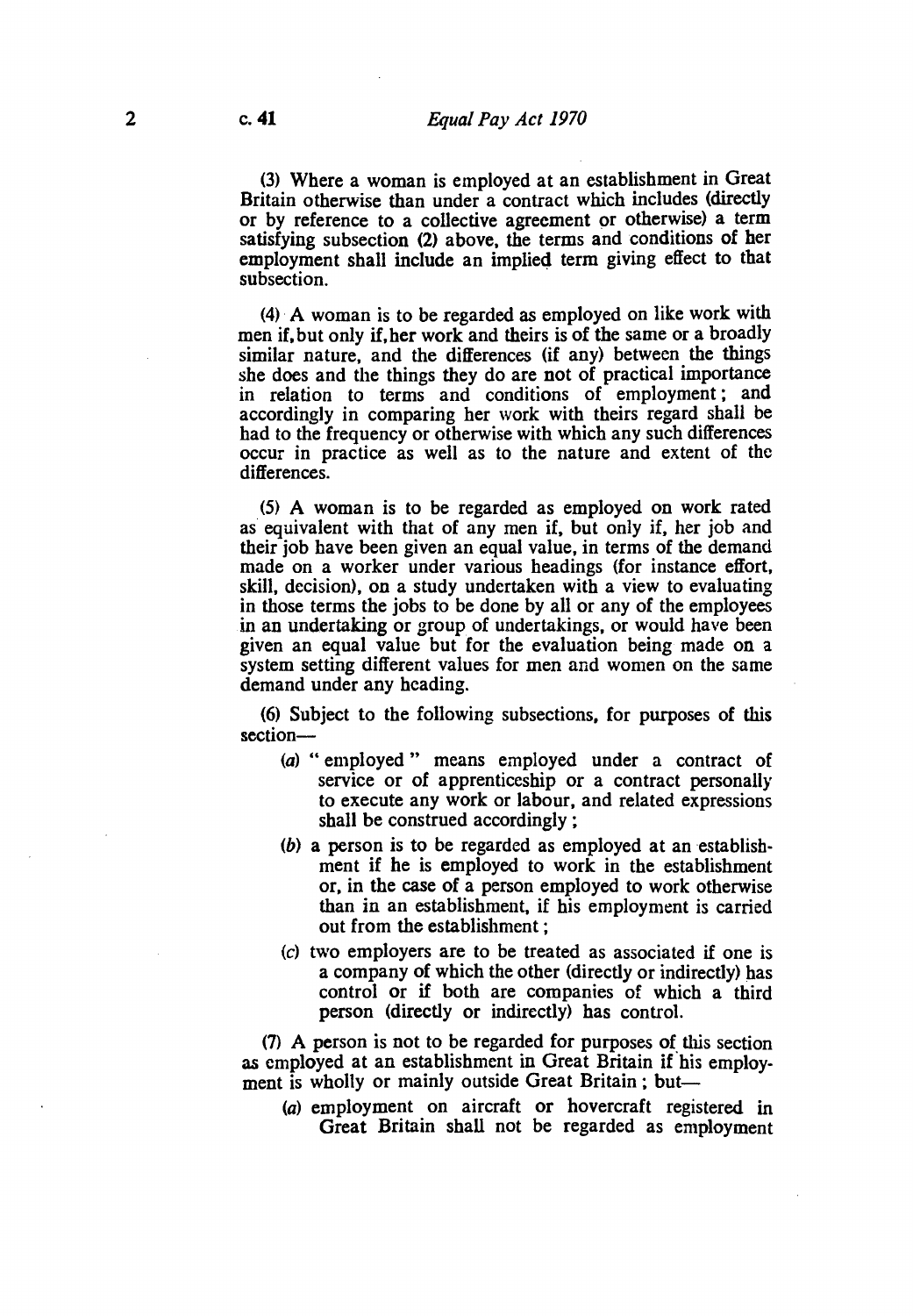outside Great Britain, unless it is wholly outside Great Britain ;

(b) persons employed to work on board a ship registered in Great Britain, unless the employment is wholly outside Great Britain, are to be regarded as employed at an establishment in Great Britain, and the ship shall be deemed to be the establishment.

(8) This section shall apply to persons employed under or for purposes of a Minister of the Crown or government department, otherwise than as members of the naval, military or air forces of the Crown or of any women's service administered by the Defence Council, as it would apply if they were employed by a private person.

 $2.-(1)$  Any claim in respect of the operation of a term Disputes included in a woman's contract of employment or implied in her as to, and terms and conditions of employment as mentioned in section enforcement 1(3) above (in this section referred to as an " equal pay clause "), of equal including a claim for arrears of remuneration or damages in treatment. respect of a failure to comply with an equal pay clause, may be referred to and determined by an industrial tribunal, and may be so referred either by the person making the claim or by the person against whom it is made.

(2) Where it appears to the Secretary of State that there may be a question whether the employer of any women is or has been failing to comply with their equal pay clauses, but that it is not reasonable to expect them to take steps to have the question determined, the question may be referred by him to an industrial tribunal and shall be dealt with as if the reference were of a claim by the women against the employer.

(3) Where it appears to the court in which any.proceedings are pending that a claim or counter-claim in respect of the operation of an equal pay clause could more conveniently be disposed of separately by an industrial tribunal, the court may direct that the claim or counterclaim shall be struck out ; and (without prejudice to the foregoing) where in proceedings before any court a question arises as to the operation of an equal pay clause, the court may on the application of any party to the proceedings or otherwise refer that question, or direct it to be referred by a party to the proceedings, to an industrial tribunal for determination by the tribunal, and may stay or sist the proceedings in the meantime.

(4) No claim in respect of the operation of an equal pay clause relating to a woman's employment shall be referred to an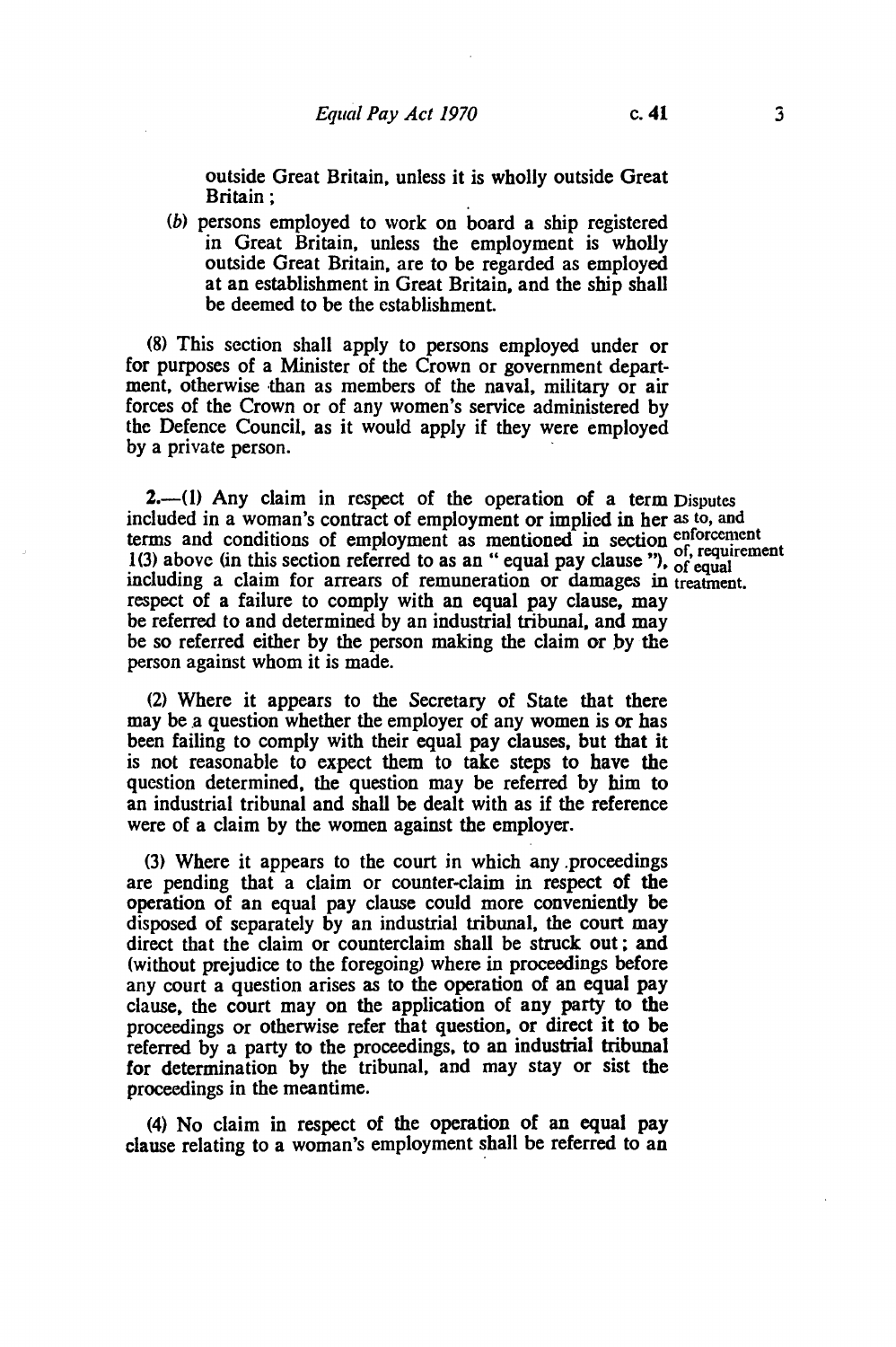industrial tribunal otherwise than by virtue of subsection (3) above, if she has not been employed in the employment within the six months preceding the date of the reference.

(5) A woman shall not be entitled, in proceedings brought in respect of a failure to comply with an equal pay clause (including proceedings before an industrial tribunal), to be awarded any payment by way of arrears of remuneration or damages in respect of a time earlier than two years before the date on which the proceedings were instituted.

(6) Where a woman ought to be or to have been given equal treatment with a man as required by her equal pay clause, and he enjoys or has enjoyed by comparison with her any greater remuneration or other advantage, then it shall be for the woman's employer to show that this advantage is not the result of his terms and conditions of employment being in any respect more favourable than hers, but is genuinely due to a material difference (other than the difference of sex) between her case and his.

(7) In this section " industrial tribunal " means a tribunal <sup>1964</sup>c. 16. established under section 12 of the Industrial Training Act 1964 ; and there shall be paid out of moneys provided by Parliament any additional amounts which by virtue of this section are so payable under section 12(3) of that Act, as amended by section <sup>1965</sup>c. 62. 46(5) of the Redundancy Payments Act 1965.

Collective 3.—(1) Where a collective agreement made before or after agreements the commencement of this Act contains any provision applying agreements the commencement of this Act contains any provision applying<br>and pay<br>specifically to men only or to women only the agreement may and pay specifically to men only or to women only, the agreement may structures. be referred, by any party to it or by the Secretary of State. 1919 c. 69. to the Industrial Court constituted under Part I of the Industrial Courts Act 1919 to declare what amendments need to be made in the agreement, in accordance with subsection (4) below, so as to remove that discrimination between men and women.

> (2) Where on a reference under subsection (1) above the Industrial Court have declared the amendments needing to be made in a collective agreement in accordance with that subsection, then-

- (a) in so far as the terms and conditions of a person's employment are dependent on that agreement, they shall be ascertained by reference to the agreement as so amended, and any contract regulating those terms and conditions shall have effect accordingly ; and
- (b) if the Industrial Court make or have made, under 1959 c. 26. Section 8 of the Terms and Conditions of Employment Act 1959 or any other enactment, an award or determination requiring an employer to observe the collective agreement, the award or determination shall have effect by reference to the agreement as so amended.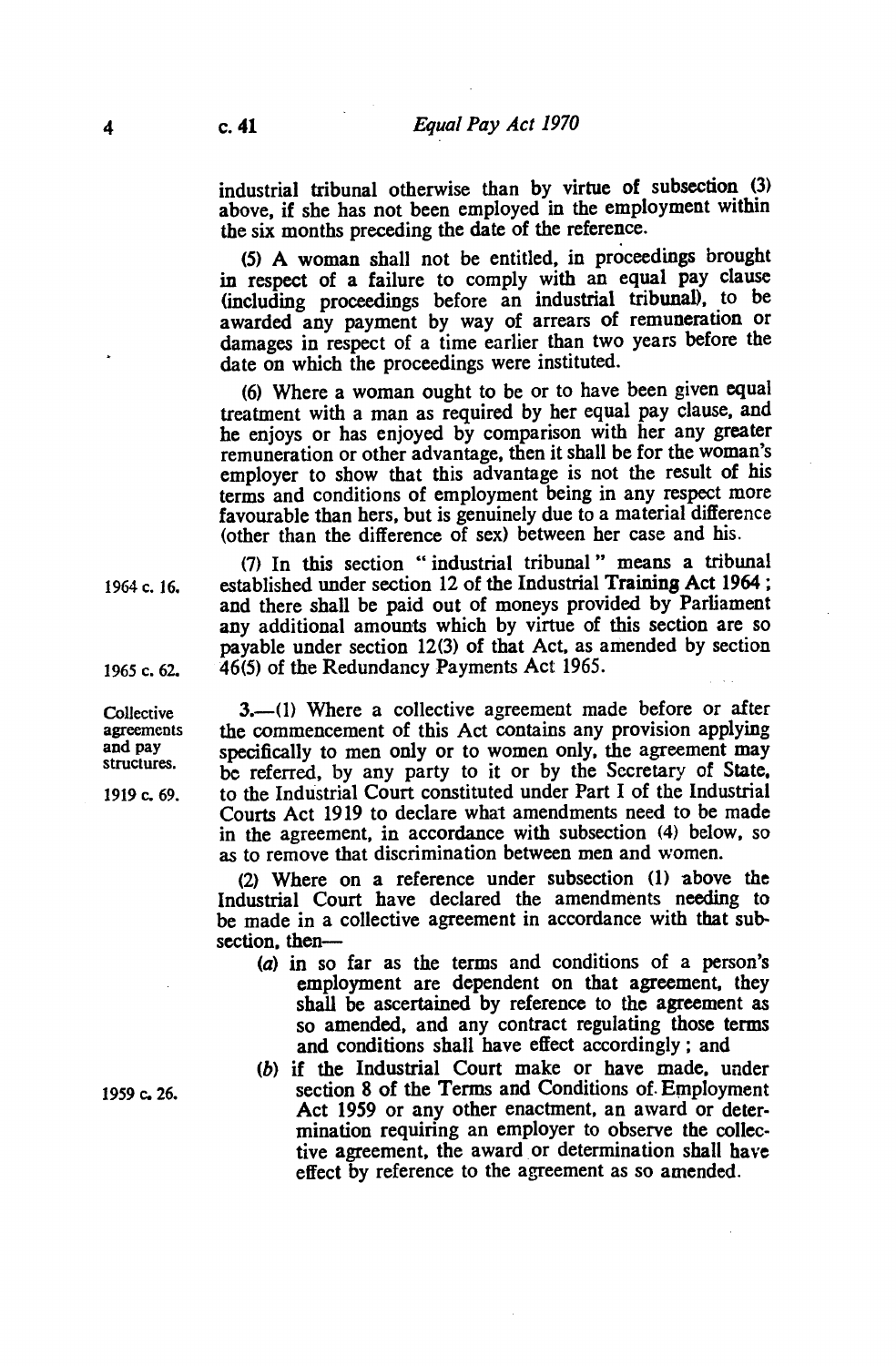(3) On a reference under subsection (1) above the Industrial Court may direct that all or any of the amendments needing to be made in the collective agreement shall be treated as not becoming effective until a date after their decision, or as having been effective from a date before their decision but not before the reference to them, and may specify different dates for different purposes ; and subsection (2) above and any such contract, award or determination as is there mentioned shall have or be deemed to have had effect accordingly.

(4) Subject to section 6 below, the amendments to be made in a collective agreement under this section shall be such as are needed-

- (a) to extend to both men and women any provision applying specifically to men only or to women only ; and
- (b) to eliminate any resulting duplication in the provisions of the agreement in such a way as not to make the terms and conditions agreed for men, or those agreed for women, less favourable in any respect than they would have been without the amendments ;

but the amendments shall not extend the operation of the collective agreement to men or to women not previously falling within it, and where accordingly a provision applying specifically to men only or to women only continues to be required for a category of men or of women (there being no provision in the agreement for women or, as the case may be, for men of that category), then the provision shall be limited to men or women of that category but there shall be made to it such amendments, if any, as are needed to secure that the terms and conditions of the men or women of that category are not in any respect less favourable than those of all persons of the other sex to whom the agreement applies.

(5) For purposes of this section " collective agreement " means any agreement as to terms and conditions of employment, being an agreement between-

- (a) parties who are or represent employers or organisations of employers or associations of such organisations ; and
- (b) parties who are or represent organisations of employees or associations of such organisations ;

but includes also any award modifying or supplementing such an agreement.

(6) Subsections (1) to (4) above (except subsection  $(2)(b)$ and subsection (3) in so far as it relates to subsection  $(2)(b)$ ) shall have effect in relation to an employer's pay structure as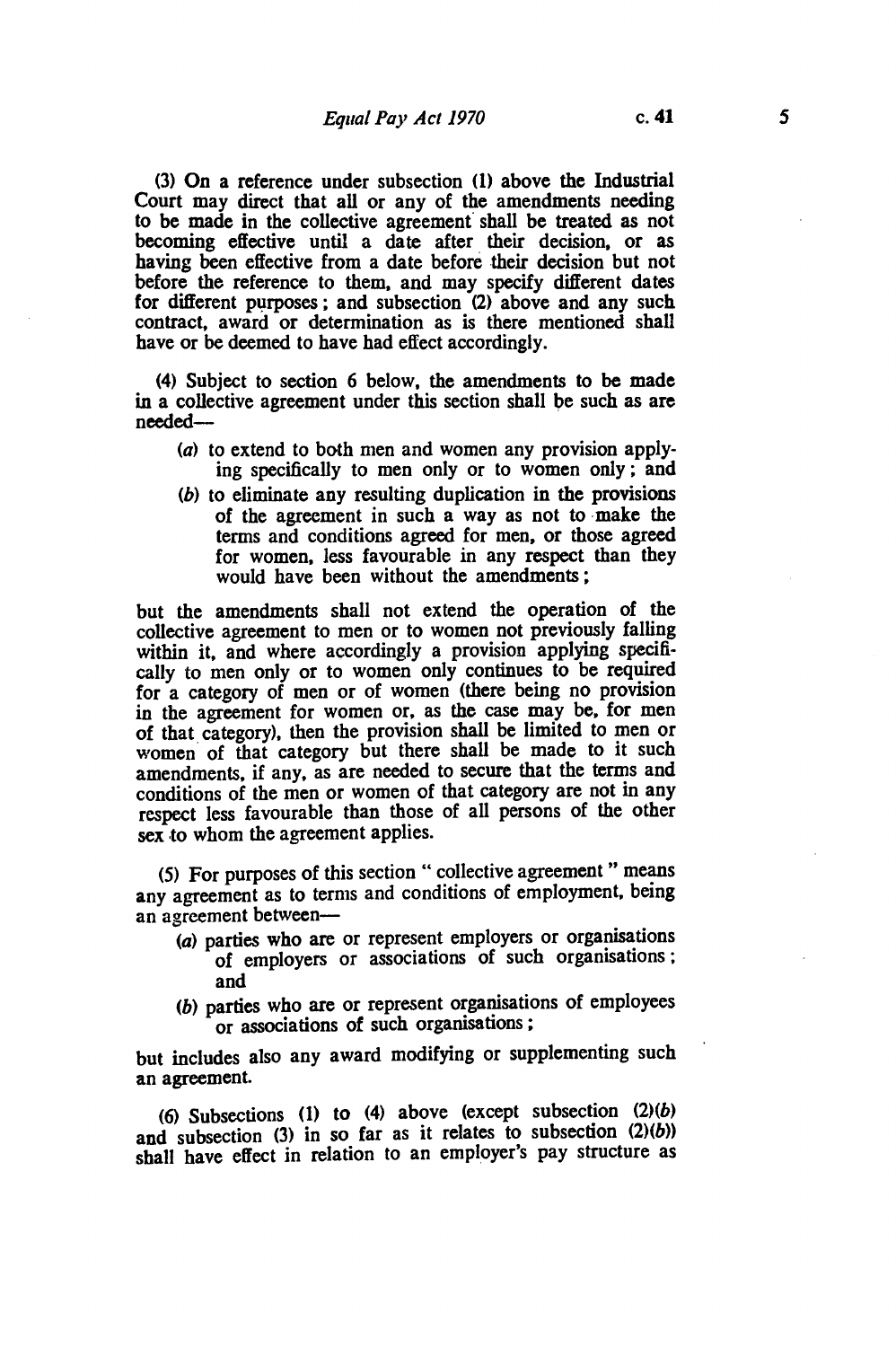they have effect in relation to a collective agreement, with the adaptation that a reference to the Industrial Court may be made by the employer or by the Secretary of State ; and for this purpose " pay structure " means any arrangements adopted by an employer (with or without any associated employer) which iix common terms and conditions of employment for his employees or any class of his employees, and of which the provisions are generally known or open to be known by the employees concerned.

(7) In this section the expression " employment " and related expressions, and the reference to an associated employer, shall be construed in the same way as in section 1 above, and section 1(8) shall have effect in relation to this section as well as in relation to that section.

4.--(1) Where a wages regulation order made before or after the commencement of this Act contains any provision applying specifically to men only or to women only, the order may be referred by the Secretary of State to the Industrial Court to declare what amendments need to be made in the order, in accordance with the like rules as apply under section 3(4) above to the amendment under that section of a collective agreement, so as to remove that discrimination between men and women ; and when the Court have declared the amendments needing to be so made, the Secretary of State may by order made by statutory instrument coming into operation not later than five months after the date of the Court's decision direct that (subject to any further wages regulation order) the order referred to the Court shall have effect subject to those amendments.

(2) A wages regulation order shall be referred to the Industrial Court under this section if the Secretary of State is requested so to refer it either-

- (a) by a member or members of the wages council concerned with the order who was or who were appointed as representing employers ; or
- (b) by a member or members of that wages council who was or who were appointed as representing workers ;

or if in any case it appears to the Secretary of State that the order may be amendable under this section.

1959 c. 69. (3) Where by virtue of section 12(1) of the Wages Councils Act 1959 a contract between a worker and an employer is to have effect with modifications specified in section 12(1), then (without prejudice to the general saving in section 11(7) of that Act for rights conferred by or under other Acts) the contract as so modified shall have effect subject to any further term implied by virtue of section 1 above.

Wages regulation orders.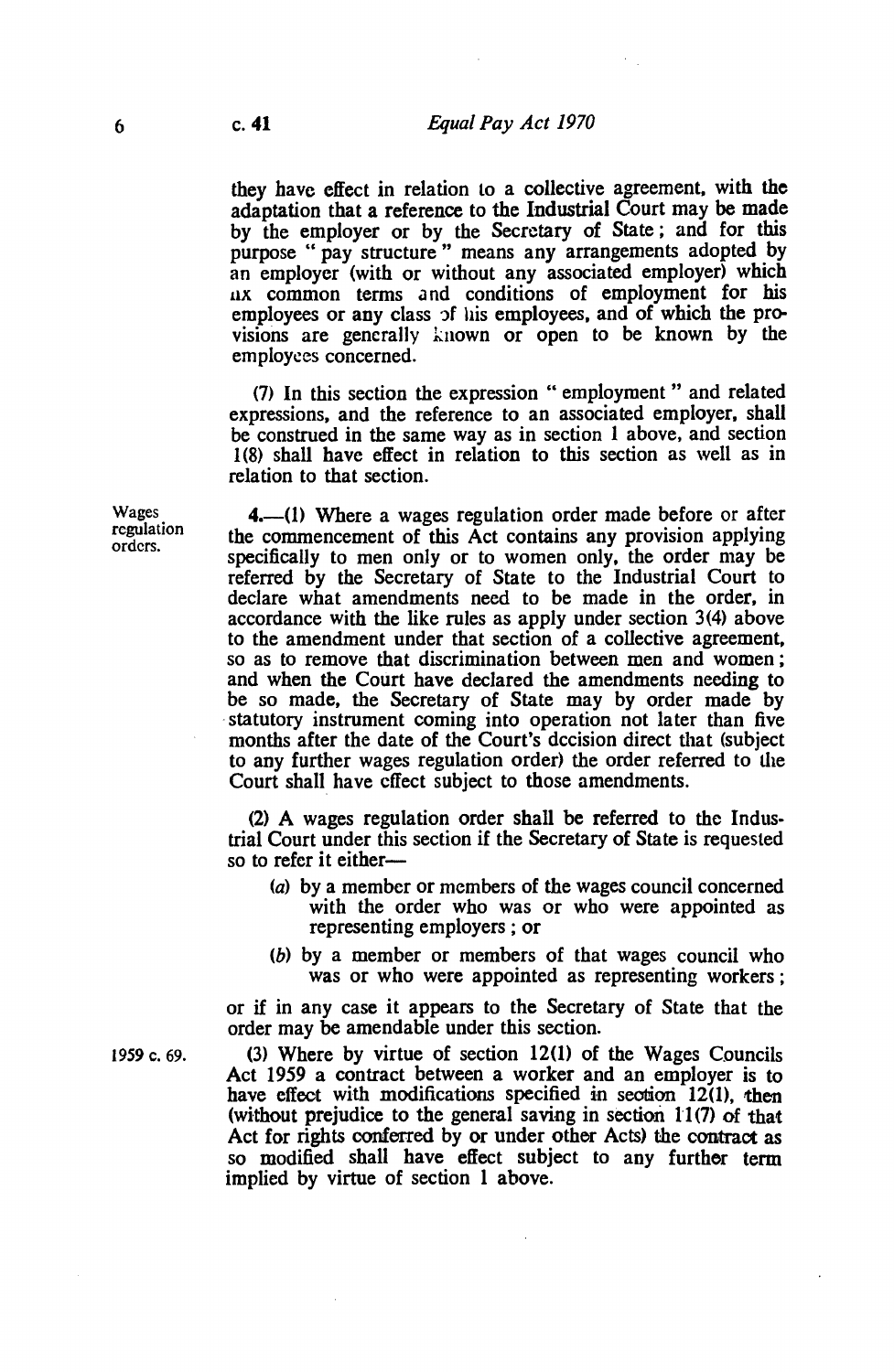(4) In this section " wages regulation order " means an order made or having effect as if made under section 11 of the Wages Councils Act 1959. 1959 c. 69.

5.-(1) Where an agricultural wages order made before or Agricultural after the commencement of this Act contains any provision wages applying specifically to men only or to women only, the order orders. may be referred by the Secretary of State to the Industrial Court to declare what amendments need to be made in the order, in, accordance with the like rules as apply under section 3(4) above to the amendment under that section of a collective agreement, so as to remove that discrimination between men and women ; and when the Court have declared the amendments needing to be so made, it shall be the duty of the Agricultural Wages Board, by a further agricultural wages order coming into operation not later than five months after the date of the Court's decision, either to make those amendments in the order referred to the Court or otherwise to replace or amend that order so as to remove the discrimination.

(2) Where the Agricultural Wages Board certify that the effect of an agricultural wages order is only to make such amendments of a previous order as have under this section been declared by the Industrial Court to be needed, or to make such amendments as aforesaid with minor modifications or modifications of limited application, or is only to revoke and reproduce with such amendments a previous order, then the Board may instead of complying with paragraphs 1 and 2 of Schedule 4, or in the case of Scotland paragraphs 1 and 2 of Schedule 3. to the Agricultural Wages Act give notice of the proposed order in such manner as appears to the Board expedient in the circumstances, and may make the order at any time after the expiration of seven days from the giving of the notice.

(3) An agricultural wages order shall be referred to the Industrial Court under this section if the Secretary of State is requested so to refer it either-

- (a) by a body for the time being entitled to nominate for membership of the Agricultural Wages Board persons representing employers (or, if provision is made for any of the persons representing employers to be elected instead of nominated, then by a member or members representing employers) ; or
- (b) by a body for the time being entitled to. nominate for membership of the Board persons representing workers (or, if provision is made for any of the persons representing workers to be elected instead of nominated, then by a member or members representing workers) ;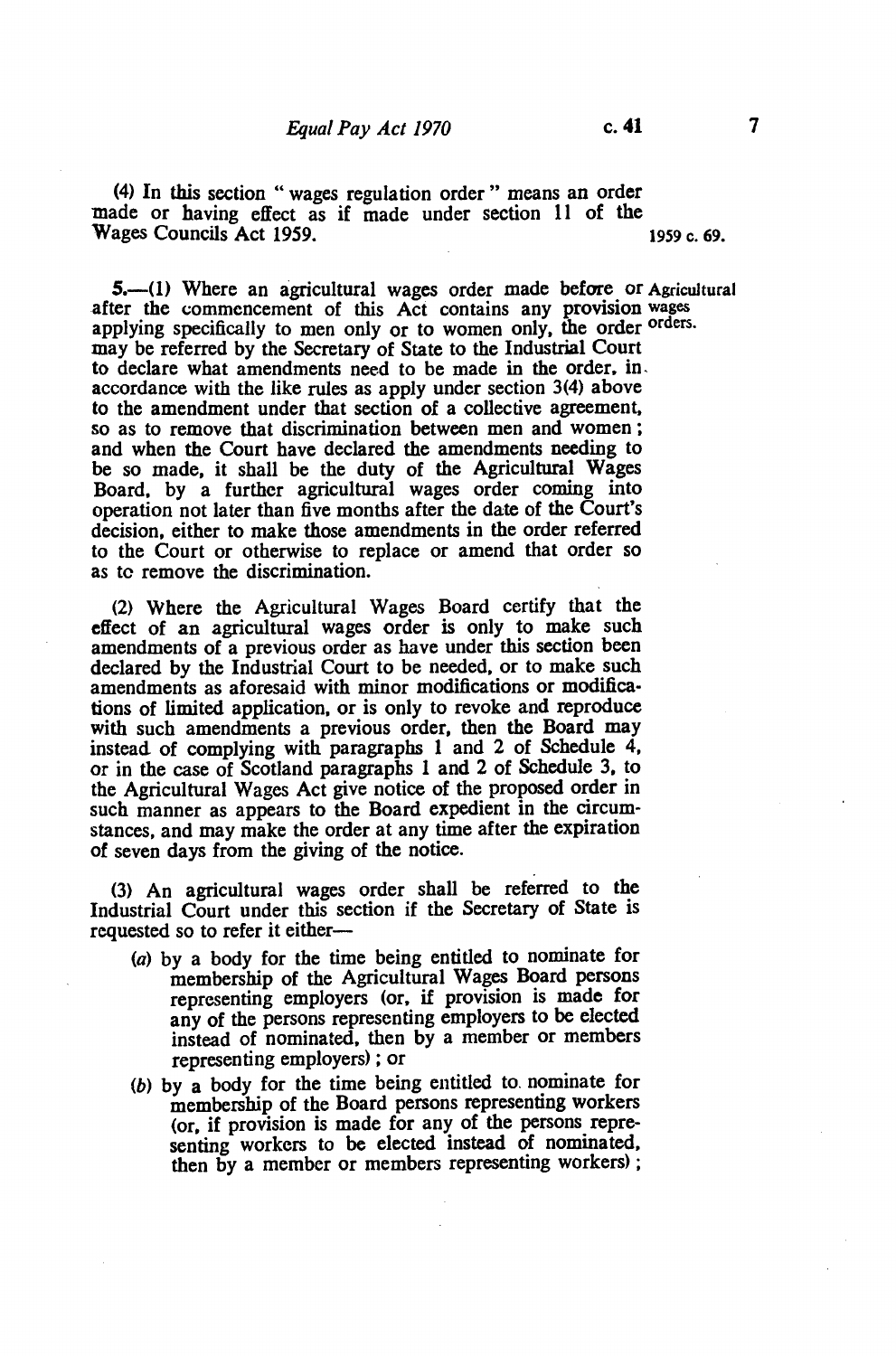or if in any case it appears to the Secretary of State that the order may be amendable under this section.

(4) In this section " the Agricultural Wages Board " means the Agricultural Wages Board for England and Wales or the Scottish Agricultural Wages Board, " the Agricultural Wages 1948 c. 47. Act " means the Agricultural Wages Act 1948 or the Agricul-1948 c. 47. Act " means the Agricultural Wages Act 1948 or the Agricul-<br>1949 c. 30. tural Wages (Scotland) Act 1949 and " agricultural wages order " means an order of the Agricultural Wages Board under the Agricultural Wages Act.

Exclusion from  $6,-(1)$  In so far as-

- $(a)$  the terms and conditions of a woman's employment are, in any respect, affected by compliance with the law regulating the employment of women ; or
- (b) any special treatment is accorded to women in connection with the birth or expected birth of a child ;

then to that extent the requirement of equal treatment for men and women as mentioned in section 1(1) of this Act shall not apply (but without prejudice to its operation as regards other matters), nor shall that requirement extend to requiring equal treatment as regards terms and conditions related to retirement, marriage or death or to any provision made in connection with retirement, marriage or death; and the requirements of section 3(4) of this Act shall be subject to corresponding restrictions.

(2) Any reference in this section to retirement includes retirement, whether voluntary or not, on grounds of age, length of service or incapacity.

Service pay. 7.—(1) The Secretary of State or Defence Council shall not make, or recommend to Her Majesty the making of, any instrument relating to the terms and conditions of service of members of the naval, military or air forces of the Crown or of any women's service administered by the Defence Council, if the instrument has the effect of making a distinction, as regards pay, allowances or leave, between men and women who are members of those forces or of any such service, not being a distinction fairly attributable to differences between the obligations undertaken by men and those undertaken by women as such members as aforesaid.

> (2) The Secretary of State or Defence Council may refer to the Industrial Court for their advice any question whether a provision made or proposed to be made by any- such instrument as is referred to in subsection (1) above ought to be regarded for purposes of'this section as making a distinction not permitted by that subsection.

ss. 1 to 5 of pensions etc.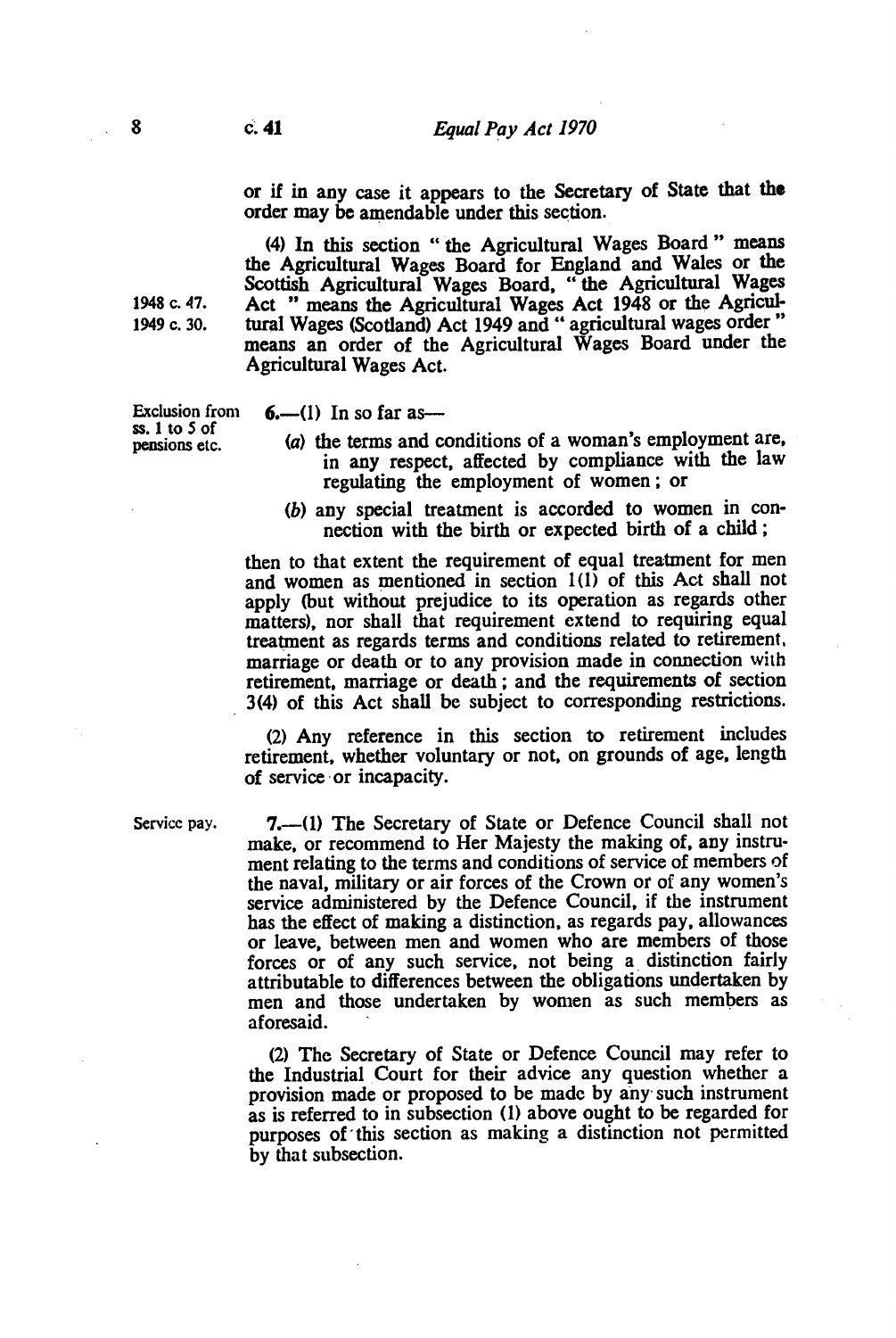- (a) under section 33, 34 or 35 of the Police Act 1964 ; or 1964 c. 48.
- (b) under section 26 or 27 of the Police (Scotland) Act  $1967$  c. 77. 1967 ;

shall not make any distinction between men and women as regards their hours of duty, leave, pay or allowances except in so far as special treatment is accorded to women in connection with the birth or expected birth of a child or different provision is made for marriage.

9.-(1) Except as provided by subsection (2) below, the fore- Commencegoing provisions of this Act shall come into force on the 29th ment. December 1975 and references in this Act to its commencement shall be construed as referring to the coming into force of those provisions on that date.

(2) If it appears to the Secretary of State expedient so to do in order to secure orderly progress before the commencement of this Act towards equal treatment for men and women, the Secretary of State may, by order made to come into operation on the 31st December 1973, provide for the provisions of sections <sup>1</sup> and 2 of this Act, other than any provisions excluded by the order, to have effect so as to require, as regards the period beginning with that date and ending with the 28th December 1975, that in any respect specified by the order differences in the treatment as regards terms and conditions of employment given to men and women shall be subject to such limitations as may be so specified, and may make corresponding provision with respect to sections 3 to 5 ; and as regards that period, if provision is so made by an order under this subsection, sections 1 and 2 above (apart from any provisions excepted by the order) shall have effect as if references to equal treatment were references to treatment as near to equal as is required by the order.

(3) Any order under subsection (2) above shall provide, in respect of rates of pay, that the rate to be paid to a person in accordance with the term referred to in section 1(2) or (3) above shall be not less than nine-tenths of the rate paid to those with whom comparison is required by that term ; but the fraction specified by the order may be greater than nine-tenths.

(4) The power to make an order under subsection (2) above shall be exercisable by statutory instrument, but an order shall not be so made unless a draft of the order has been approved by resolution of each House of Parliament.

(5) Before laying before Parliament a draft of an order under subsection (2) above the Secretary of State shall consult such bodies appearing to him to represent the interests of employers or of employees as he considers appropriate.